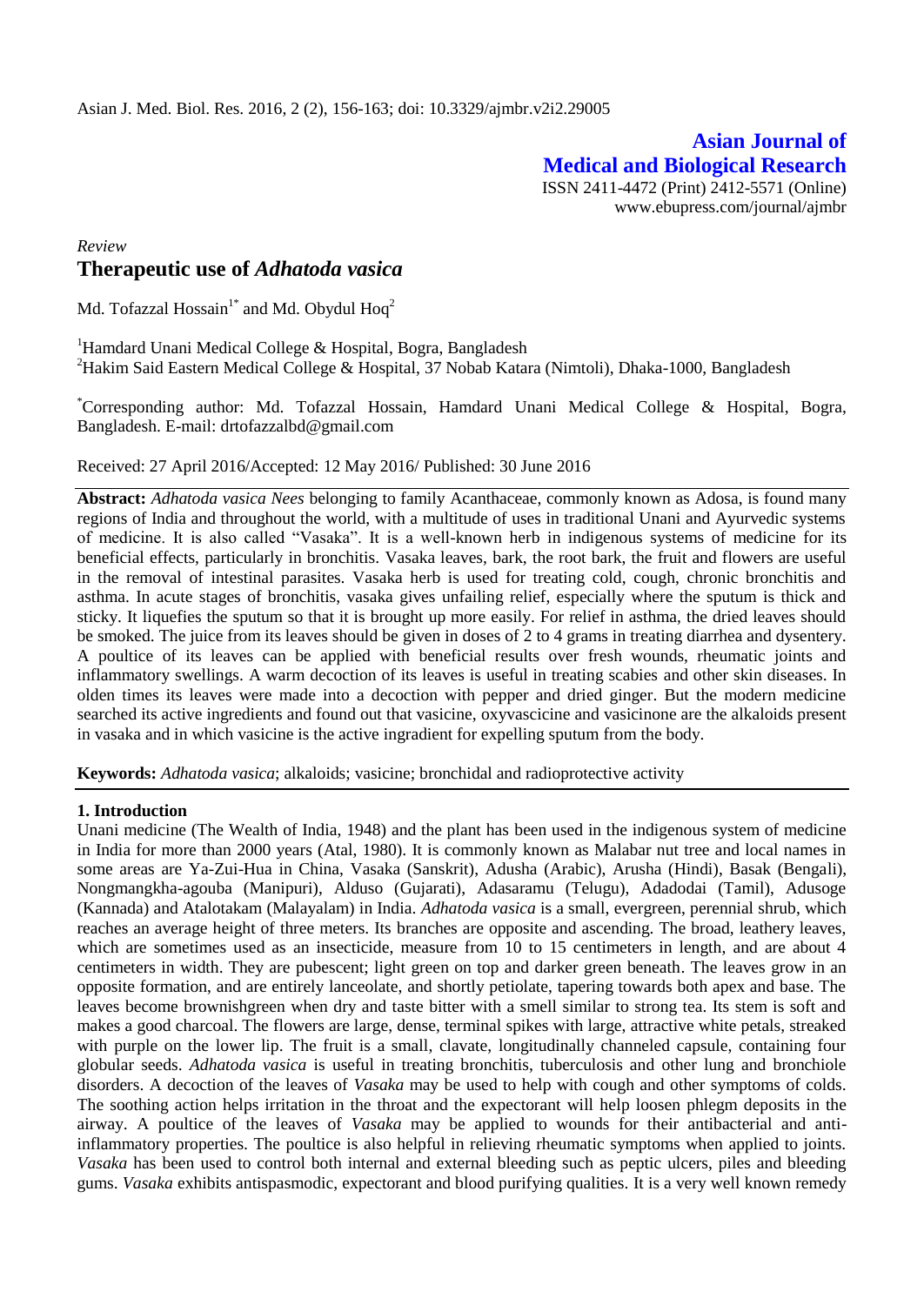available everywhere and it is especially popular in rural areas. Acknowledging its medicinal properties, it has been adopted by modern medical practitioners also. This bush grows in all parts of the worlds and the bark, flowers, roots and leaves are used in medicine. The leaves enjoy a reputation as a useful remedy in the cure of coughs and bronchitis. The plant has pungent and astringent taste. It is cold in action. It normalizes kapha and pitta and improves the voice. It is useful in ridding the patient of coughing and asthma and can be given as a cure in any disease with which these symptoms are associated. It is beneficial to the tuberculosis patient. Vasaka"s special virtue is stopping bleeding due to the aggravation of pitta, through the mouth, nose, genitals, or the urinary systems. The leaves are dampened and then pounded, and one teaspoon of the resultant juice is useful in cases of chronic bronchitis, asthma and tuberculosis. This is not to say that it always cures all these diseases but it does give immediate relief. Being a very good expectorant, it draws out all kapha (phlegm) accumulated in the lungs. In many cases where bronchitis is due to lack of appetite and poor digestion, the juice of Vasaka is mixed with the juice of ginger and honey and given in the early morning on an empty stomach. Given in the early stages of tuberculosis, the juice of Vasaka, thrice a day, helps a patient who is prone to incessant coughing. In many of the cough syrups that are available, Vasaka has been used either as a base or as an ingredient. Boiled and put on the bladder region, the leaves produce a diuretic action, reduce the swelling of the kidney and lead to clear urination. Persons suffering from bleeding piles or diarrhea, accompanied by bleeding, or women suffering from menorragia can take the juice of Vasaka 2 to 3 times a day to great advantage. Dried and powdered leaves also form a remedy for bronchitis in the dose of 40 grains twice a day. In liquid form the dose is about half to one teaspoon. In excessive doses of 1 to 2 ozs, an emetic action results inducing vomiting in which all the kapha is removed. In ancient times the root of the Vasaka was tied on the back below the navel region and it is said that it produced safe, painless delivery. Vasa avaleha, useful in easing all sorts of coughs, especially in the case of asthma, and bronchial congestion, is made in the following manner: the juice of 1 seer of Vasaka leaves is boiled with ¼ seer of white sugar, 4 tolas long peppers and 4 tolas pure ghee, until the mixture is reduced to a jelly form. After cooling, ¼ seer of honey is added and the preparation is mixed thoroughly. The mixture is given in ½ ounce doses. A liquid preparation of Vasaka known as Vasasav given in half ounce measures after the principal meals, reduces production of kapha (phlegm) and relieves excessive coughing. The juice of Vasaka leaves softens the bronchial tube. It is also useful in reducing aggravation of pitta and discomfort due to jaundice. The roots and bark possess a virtue well-known for their expectorant properties. If well-known patented expectorant remedies have failed to give you relief, by all means try this home remedy. *Vasica* has also been used to speed delivery during childbirth (Sampath *et al*., 2010).

### **2. Plant description**

*Adhatoda vasica Nees* belongs to the medicinal family Acanthaceae. It is an evergreen shrub of 1-3 feet in height with many long opposite branches. Leaves are large and lance-shaped. Stem herbaceous above and woody below. Leaves opposite and exstipulate. Flower spikes or panicles, small irregular zygomorphic, bisexual, and hypogynous (Shinwari *et al*., 1995). It has capsular four seeded fruits. The flowers are either white or purple in colour. Its trade name Vasaka is based on Sanskrit name (Kumar *et al*., 2010). Inflorescences in axillary spicate cymes, densely flowered; peduncles short; bracts broadly ovate, foliaceous. The leaves, flowers, fruit and roots are extensively used for treating cold cough, whooping cough, chronic bronchitis and asthma, as sedative, expectorant and antispasmodic (Pandita *et al*., 1983).

### **2.1. Vernacular names**

| Hindi     | : Adosa, adalsa, vasaka |
|-----------|-------------------------|
| Sanskrit  | : Amalaka, bashika,     |
| Bengali   | : Basak                 |
| Tamil     | : Adatodai              |
| Marathi   | : Vasuka                |
| Telugu    | : Adasaram              |
| Malayalum | : Ata-lotakam           |
|           |                         |

### **2.2. Classification of** *Adhatoda vasica*

| Kingdom | : Plantae                    |
|---------|------------------------------|
| Order   | : Lamiales                   |
| Family  | : Acanthaceae                |
| Genus   | : Justicia                   |
| Species | : J. adhatoda                |
|         | Common name: Adulsa (Vasaka) |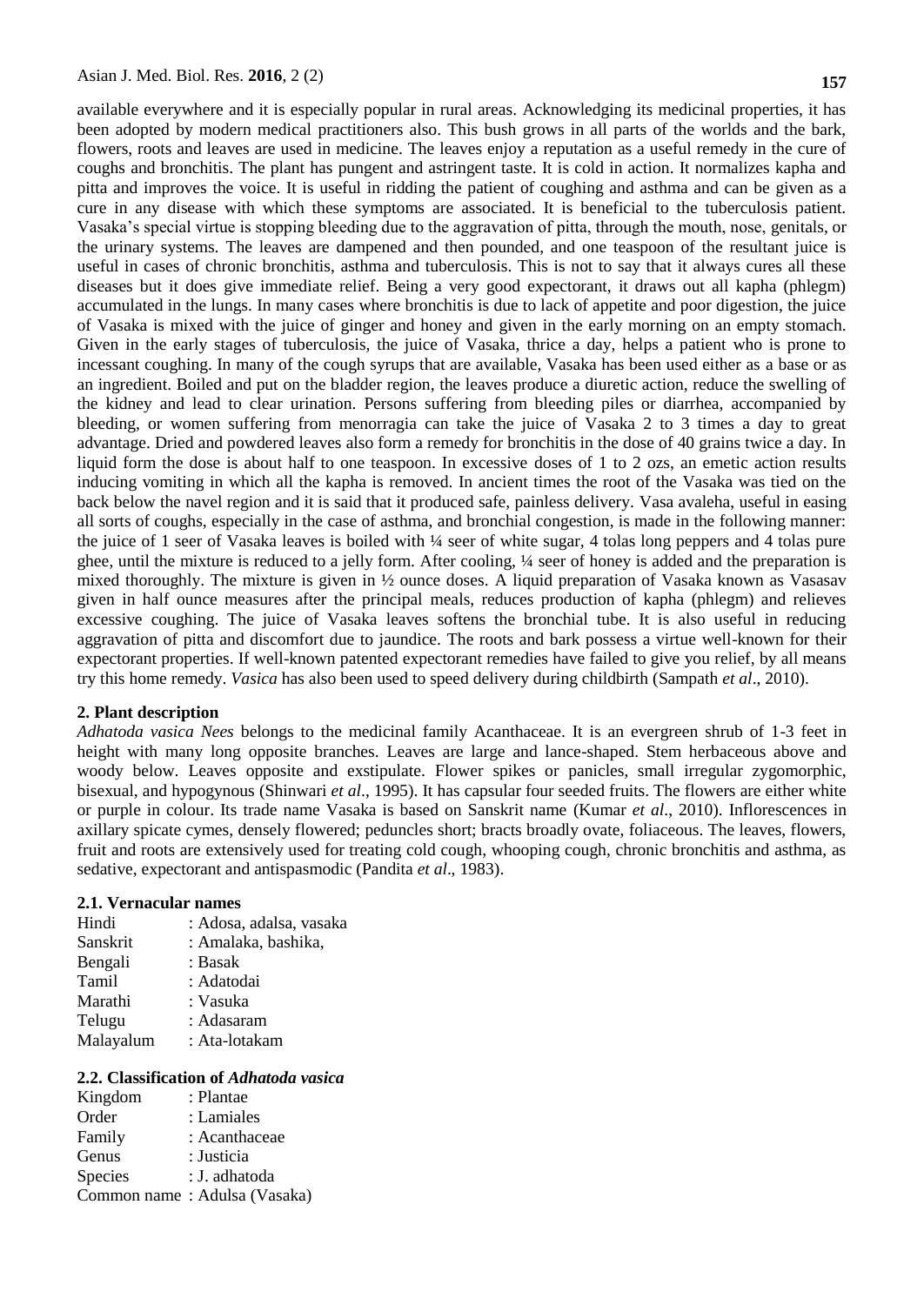## **2.3. Important formulations**

Important Unani and Ayurvedic formulations containing Asgand are as follows:

Sarbat Ejaz Sarbat Tulsi Sarbat Sadar Sarbat Vasac Syrup Basakarista Basadi kwath Basaboleho (BNUF and BNAF, 2010)

### **3. Biochemical properties**

The phytochemical studies of the various parts of *Adhatoda vasica* revealed the presence of alkaloids, phytosterols, polyphenolics and glycosides as a major class of compounds. Its principal constituents are quinazoline alkaloids with vasicine as its chief alkaloid. The leaves are rich in Vitamin C and carotene and yield an essential oil. Chemical compounds found in leaves and roots of this plant includes essential oils, fats, resins, sugar, gum, amino acids, proteins and vitamin C etc (Dymock, 1972). The leaves also contain a very small amount of an essential oil and a crystalline acid. An analysis published in India in 1956 showed the seeds as containing 25.8% of deep yellow oil composed of glycerides of arachidic 3.1%, behenic 11.2%, lignoceric 10.7%, cerotic 5%, oleic 49.9% and linoleic acids 12.3% and β-sitosterol (2:6%) (Dweck, 1995). Elemental analysis using atomic absorption spectrophotometry revealed the presence of major (K, Na, Ca and Mg) and trace (Zn, Cu, Cr, Ni, Co, Cd, Pb, Mn and Fe) elements in *Adhatoda vasica* (Jabeen *et al*., 2010). The chemical analysis of various bioactive compounds isolated from leaves and roots of *Adhatoda vasica* was carried out by Gulfraz *et al.* (Gulfraz *et al.*, 2005). From the data, concentration level of protein (8.5 %), vasicine (7.5%), vitamine C (5.2%), and fats (2.5%) were found in roots samples of *Adhatoda vasica.* Whereas, level of such compounds was low in leaves except sugar  $(16.4\%)$ , fiber  $(5.2\%)$ , vasicinone  $(3.5\%)$ , Zn  $(0.6\%)$ , S  $(1.3\%)$  and Fe (1.2%).

### **4. Ethnomedicinal uses**

All the parts of *Adhatoda vasica* has been used for their curative effects from ancient times (Atal, 1980). It has been used in Ayurvedic system of medicine for the treatment of various ailments of respiratory tract in both children and adults. Various parts of the plant are used in Indian traditional medicine for the treatment of asthma, joint pain, lumber pain, sprains, cold, cough, eczema, malaria, rheumatism, swelling and venereal diseases (Jain, 1991). *Adhatoda vasica* has also been used by the European medical practitioners. The fluid extract and tincture were used in England as an Antispasmodic, Expectorant and febrifuge. It was said to be beneficial in intermittent, typhus fever and Diphtheria (Wren, 1932). In Germany, the leaves are used as an expectorant and spasmolytic agent (Madaus, 1938). In Sweden *Adhatoda vasica* is classified as a natural remendy and some preparations against cough containing an extract of Vasaka are accessible (Farnlof, 1998). The ethnomedicinal uses of various parts of *Adhatoda vasica* are along these lines.

### **4.1. Whole plant**

The whole plant is used as an ingredient of numerous popular formulations including cough syrup used in combination with Ginger (*Zingiber officinale*) and Tulsi (*Ocimum sanctum*) where it exerts its action as an expectorant and antispasmodic (Atal, 1980). The plant is used for treatment of excessive phlegm and menorrhagia in Sri Lanka (Kirtikar and Basu, 1975). It is also used for the treatment of bleeding piles (Ahmad *et al*., 2009), impotence and sexual disorders (Pushpangadan *et al*., 1995).

### **4.2. Leaves**

A yogic practice is to chew the leaf buds alone or with a little ginger root, to clear the respiratory passages in preparation for the vigorous breathing exercises. The various preparation of leaves are used for curing bleeding, haemorrahge, skin diseases, wounds, headache and leprosy in Southeast Asia (Adnan *et al*., 2010). The bruised fresh leaves are used for snake-bites in India and Sri Lanka (Roberts, 1931). Usually, yellow leaves are exploited for cough (Lal and Yadav, 1983) and smoke from leaves is used for asthma (Shah and Joshi, 1971). The plant leaves are used for checking postpartum haemorrhage and urinary trouble (Pushpangadan *et al*., 1995). It is found that 70% of the pregnant women in the Gora village of Lucknow (Uttar Pradesh, India) use the leaves of *Adhatoda vasica* to induce abortion (Nath *et al*., 1997). Moreover, it is observed that the Neterhat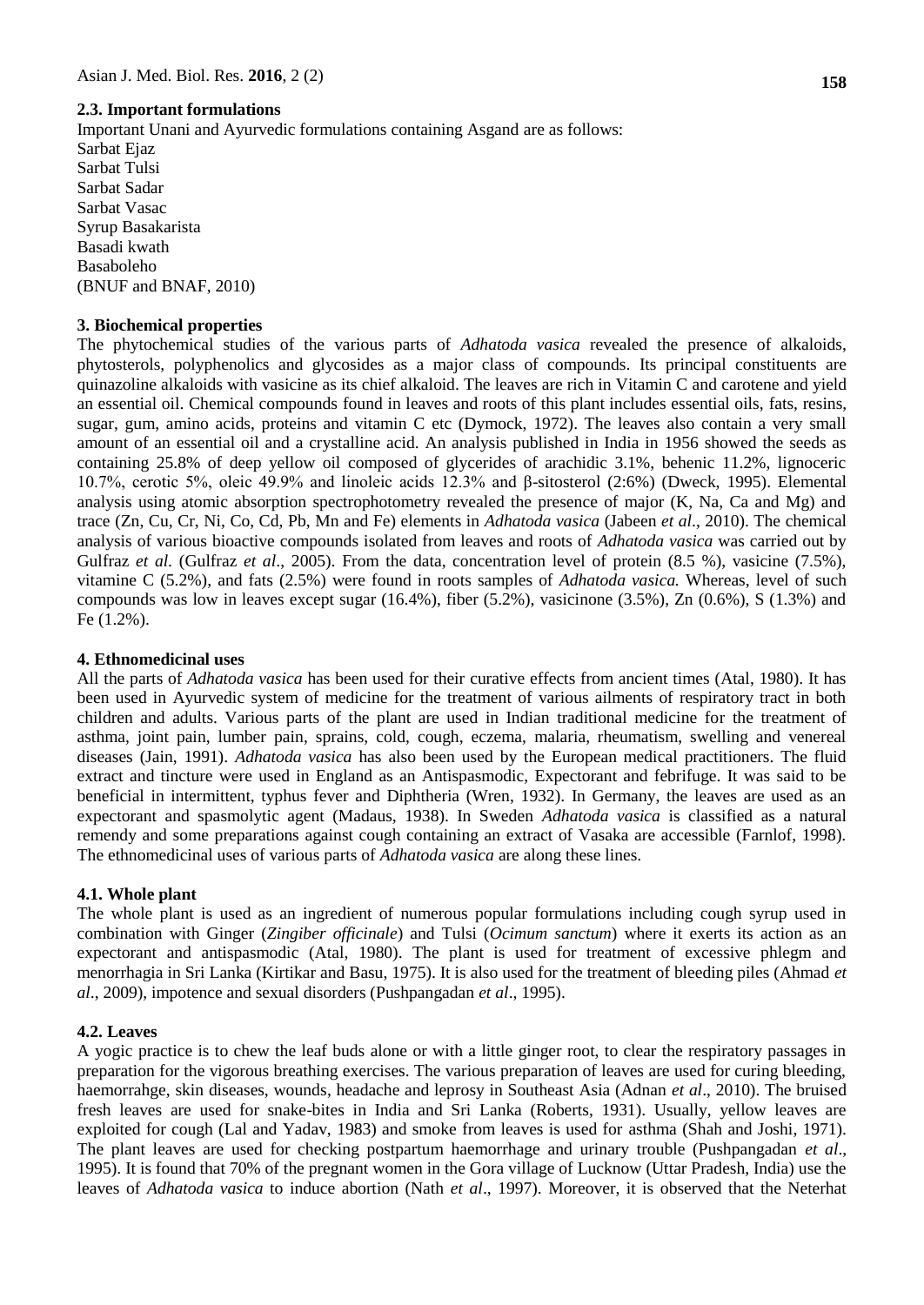people in Bihar (India) used a decoction of the leaves to stimulate and heal before and after delivery (Jain *et al*., 1994). The leaf powder boiled in sesame oil is used to stop bleeding, earaches as well as pus from ears (Reddy *et al*., 1989) and jaundice (Reddy *et al*., 1988). Decoction and ash of leaves are used for bronchial complaints such as asthma, tuberculosis (Jain and Puri, 1984), antipyretic (Jain, 1965) and relieve acidity. The leaves are toxic to "all forms of lower life" and have insecticidal effects (Agrawal *et al*., 1986). It was also used for stomach catarrh with constipation, gout, urinary stone (Madaus, 1938) and warmed leaves used externally for rheumatic pains and dislocation of joint (Rao and Jamir, 1982). Moreover, the preparation of leaves in spirit is used for curing the wealthy persons suffering from certain humours in Myanmar (Kirtikar and Basu, 1975).

## **4.3. Root**

The extract of roots of *Adhatoda vasica* is commonly used by rural population against diabetes, cough and certain liver disorders (Bhat *et al*., 1978). The paste, powder and decoction of root is used for curing tuberculosis, diphtheria, malarial fever, leucorrhoea and eye diseases in Southeast Asia (Dymock *et al*., 1890). The paste of roots mixed with sugar and used for treatment of acute nightfall in Sitapur District, Uttar Pradesh, India (Siddiqui and Hussain, 1993). Moreover, the macerated roots of *Adhatoda vasica* are applied on the pubic region and vagina to help parturition (Pathak, 1970) and it facilitates the expulsion of foetus (Iyengar *et al*., 1994). The root decoction is also used for gonorrhea (Siddiqui and Hussain, 1993).

## **4.4. Flower**

The fresh flowers are used for opthalmia and various preparations of flowers are used for treatment of cold, phthisis, asthma, bronchitis, cough, antispasmodic, fever and gonorrhea in South-East Asia (Dymock *et al*., 1890). The flowers are also used as antiseptic to improve blood circulation and hectic heet of blood (Kirtikar and Basu, 1975).

# **4.5. Fruit**

The fruit of *Adhatoda vasica* are used for curing cold, antispasmodic, bronchitis, Jaundice, Diarrhea, Dysentery, Fever and as laxative (Roberts, 1931).

## **5. Pharmacological activity**

Extracts of *Adhatoda vasica* are widely used in pharmaceuticals and traditional systems of medicines for a number of ailments (Claeson *et al*., 2000). The plant as a whole possesses remarkable biological activities.

## **5.1. Antibacterial activity**

The leave extract of *Adhatoda vasica* exhibits moderate antibacterial activity (Sarker *et al*., 2009). The antibacterial activity against the microorganism strains of *Bacillus subtilis* (11mm) and *Vibrio cholera* (15mm) in petroleum ether extract, and also *Bacillus subtilis* (11mm) and *Vibrio cholera* (13mm) in ethanol extract were determined by the disc diffusion technique. Where, the plates were incubated at 37 oC for 24h to allow maximum growth of the organism, the activity of the test agents were measured by the zone of inhibition of the plates.

## **5.2. Anti-asthmatic and bronchodilator activity**

Adhatoda has been used in traditional medicine to treat respiratory disorders. Both vasicine and vasicinone the primary alkaloid constituents of Adhatoda are well established as therapeutical respiratory agents (Dorsch and Wagner, 1991). Extracts of Adhatoda"s leaves and roots are useful in treating bronchitis, and other lung and bronchiole disorders, as well as common coughs and colds. A decoction of the leaves of Adhatoda has a soothing effect on irritation in the throat, and acts as an expectorant to loosen phlegm in the respiratory passages. To evaluate the antitussive activities of Adhatoda extract in anesthetized guinea pigs and rabbits and in unanesthetized guinea pigs showed the plant to have a good antitussive activity (Dhuley, 1999). Recent investigations using vasicine showed bronchodilatory activity both *in vitro* and *in vivo* (Lahiri and Pradhan , 1964).

## **5.3. Anti-ulcer activity**

The Leaves of *Adhatoda vasica* possessed anti-ulcer activity. *Adhatoda* leaf powder showed a considerable degree of anti-ulcer activity in rats with the highest degree of activity (80%) observed in the ethanol-induced ulceration model in comparison to pylorus, and aspirin (Shrivastava *et al*., 2006).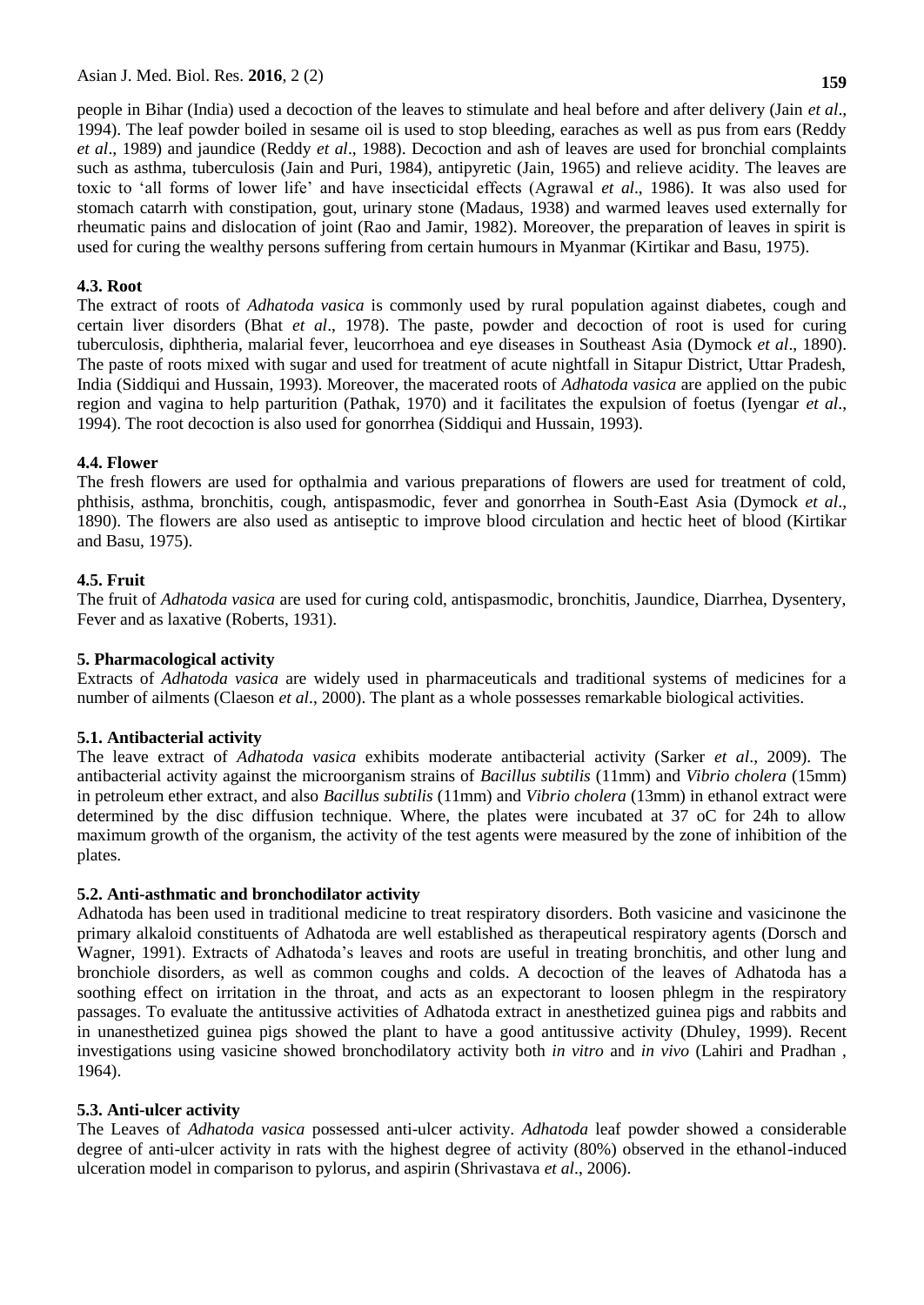# Asian J. Med. Biol. Res. **2016**, 2 (2) **160**

*Adhatoda vasica* was studied for its anti-ulcerogenic activity against ulcers induced by ethanol, pylorus, and aspirin. Adhatoda leaf powder showed a considerable degree of anti-ulcer activity in experimental rats when compared with controls. The highest degree of activity was observed in the ethanol-induced ulceration model. These results suggest that in addition to its classically established pharmacological activities, *Adhatoda vasica*  has immense potential as an anti-ulcer agent. Further research showed that a syrup of Adhatoda improved symptoms of dyspepsia (Chaturvedi *et al*., 1983).

### **5.4. Anti-inflammatory activity**

Vasicine, the main alkaloid of *Adhatoda vasica* showed anti-inflammatory activity (Srmivasarao *et al*., 2006). The antiinflammatory activity of the methanol extract, the non-alkaloid fraction, the saponins and the alkaloids were evaluated by the modified hen's egg chorioallantoic membrane test. The alkaloid fraction showed potent activity at a dose of 50  $\mu$ /pellet equivalent to that of hydrocortisone while the MeOH extract and the other fractions showed less activity (Chakraborty and Bratner, 2001).

## **5.5. Abortifacient activity**

Vasicine was found to have uterotonic activity in different species including human beings. It was shown that the effect was influenced by the priming degree of the uterus by estrogens. Vasicine initiated rhythmic contractions of human myometrial strips from both non-pregnant and pregnant uteri with the effect which was comparable with that of oxytocin and mathergin (Atal, 1980). In a study conducted on rats, rabbits, hamsters and guinea pigs; it was found that vasicine has uterotonic and abortifacient effects possibly by enhancing the synthesis and release of prostaglandins. In this study dose dependent effect was observed with effective doses ranging between 2.5 to 10 mg/kg. However, administration of estradiol dipropionate potentiated the abortifacient effect in guinea pigs whereas treatment with aspirin inhibited the abortifacient activity due to inhibition of release of prostaglandins (Chandhoke, 1982).

### **5.6. Cardioprotective activity**

In combination of vasicine and vasicinone significant reduction in cardial depressant effects was observed. No effect was shown by vasicinone (Dl-form), however Lform was found to be weakly effective stimulating cardiac muscles (Atal, 1980).

### **5.7. Radioprotective effects**

Swiss albino mice (Kumar *et al*., 2007) when exposed to 60Co radiation showed radiation-induced sickness including marked changes in histology of testis and chromosomal aberrations in bone marrow cells with 100% mortality within 22 days. The ethanolic extract of *A. vasica* leaf when given orally at a dose of 800 mg kg\_1 body weight per mouse for 15 consecutive days and then exposed to radiation, death of *Adhatoda*pretreated irradiated mice was reduced to 70% in 30 days. *Adhatoda* pretreatment significantly prevented radiationinduced chromosomal damage in bone marrow cells, which suggests that *Adhatoda* plant extract has significant radioprotective effects on testis.

### **5.8. Antimutagenic activity**

Researchers studied the antioxidant and anticlastogenic efficacy of *Adhatoda vasica* against cadmium chloride (CdCl2)–induced renal oxidative stress and genotoxicity in Swiss albino mice. A single intraperitoneal dose of CdCl2 (5 mg\kg b.wt.) resulted in significant (*p*<0.001) increase in chromosomal aberration and micronuclei formation. Oral administration of *A. vasica* at two doses (50 and 100 mg/kg BW) for seven consecutive days showed significant ( $p$ <0.001) suppression of mutagenic effects of CdCl2 in plant-pretreated groups. Cadmium intoxication altered the antioxidant levels and enhanced MDA formation significantly (*p*<0.001). *Adhatoda vasica* showed significant (*p*<0.001) recovery in antioxidant status, viz., GSH content, its dependent enzymes, and catalase activity. Prophylactic pretreatment of *Adhatoda vasica* extract in cadmium-intoxicated mice showed marked ( $p<0.001$ ) inhibition of lipid peroxidation (LPO) and xanthine oxidase (XO) activity (Jahangir *et al*., 2006).

## **5.9. Insecticidal activity**

*Adhatoda vasica* has been used for centuries in India as an insecticide. Its leaves have been shown to control insect pests in oil seeds, in both laboratory and warehouse conditions (Srivastava *et al*., 1965). Research has shown Adhatoda"s alkaloid, vasicinol, to have an antifertility effect against several insect species by causing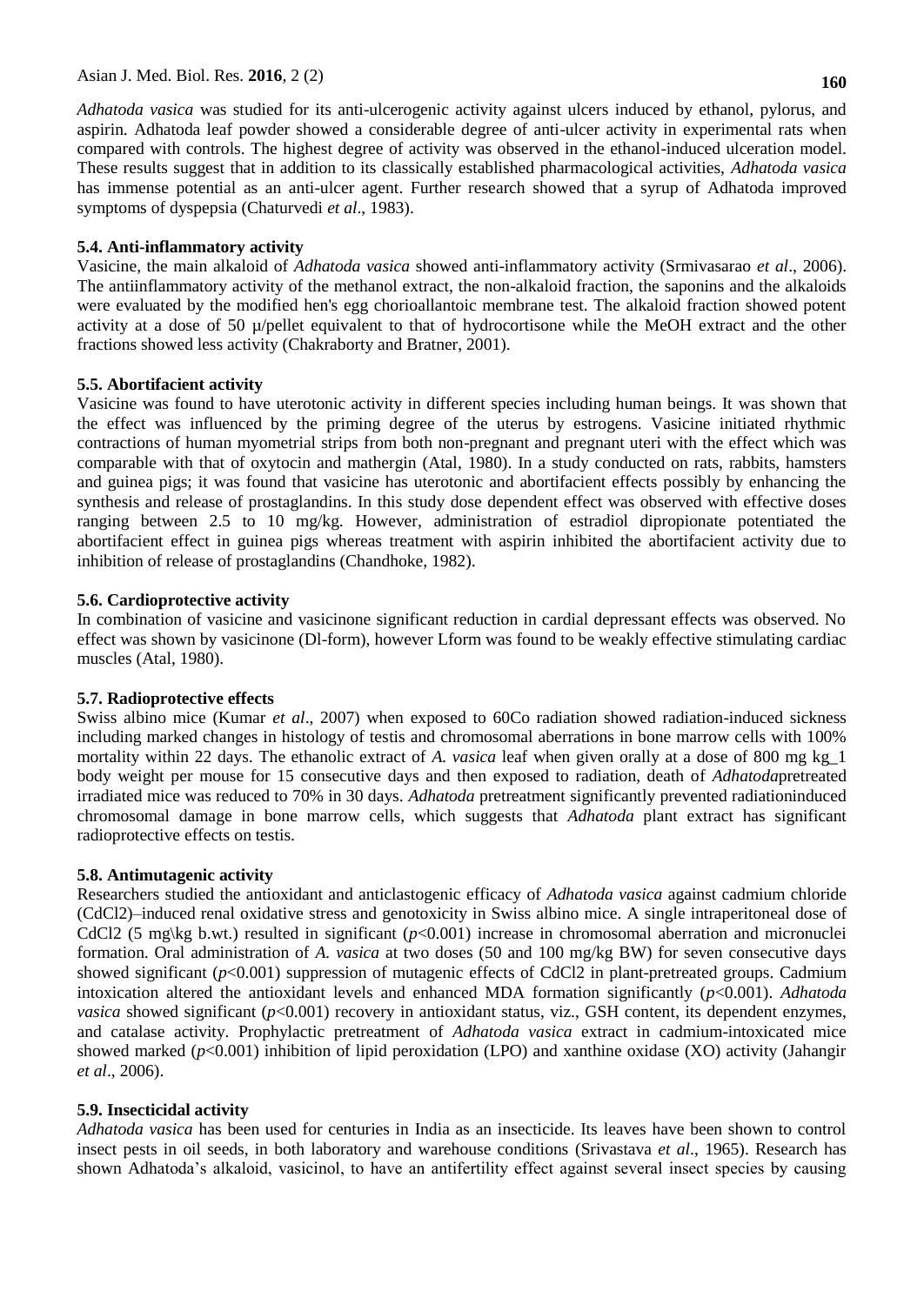blockage of the oviduct. Research has also proven Adhatoda"s effectiveness as an insect repellent (Saxena *et al*., 1986).

## **5.10. Anti-tubercular activity**

The anti-tubercular activity of *Adhatoda vasica* was studied by Barry (Barry *et al*., 1955). Bromohexine and ambroxol- two widely-used mucolytics, semi-synthetic derivatives of vasicine from *Adhatoda vasica* have growth inhibitory effect on *Mycobacterium tuberculosi* (Grange *et al*., 1996).

A chemical constituent of Adhatoda alkaloids, vasicine, produces bromhexine and ambroxol two widely-used mucolytics. Both of these chemicals have a pH-dependent growth inhibitory effect on *Mycobacterium tuberculosis*. Indirect effects of Adhatoda on tuberculosis include increased lysozyme and rifampicin levels in bronchial secretions, lung tissue and sputum, suggesting that it may play an important adjunctive role in the treatment of tuberculosis (Narimaian *et al*., 2005).

# **5.11. Anticholinesterase activity**

Vasicinone obtained from the roots, produced transient hypotension in cats, contraction of isolated intestine and depression of isolated heart in guinea pigs, thus showing good anticholinesterase activity (Lahiri and Prahdan, 1964).

# **5.12. Sucrase inhibitory activity**

The methanolic extract from the leaves of *Adhatoda vasica* Nees (Acanthaceae) showed excellent sucrase inhibitory activity with sucrose as a substrate (Hong *et al*., 2008). The alkaloids, vasicine and vasicinol inhibited sucrase activity, with an IC50 value of 125  $\mu$ M and 250  $\mu$ M respectively. Though, the alkaloids did not show inhibitory effects (IC50 > 1 mM) on intestinal maltase, isomaltase and α-amylase. Thus, *Adhatoda vasica* can be explored as a natural antidiabetic agent.

# **6. Conclusions**

The therapeutic uses of *Adhatoda vasica* in treating various ailments have been well documented in this brief review and a wide range of biological activities are well reported. In view of its multiple uses, more activity screening and structure activity relationship studies are required to explore further. The present review would be helpful in promoting research aiming at the search and development of new agents for therapeutic application and agro-industries based on natural products derived from plants.

## **Acknowledgements**

The authors acknowledge the inspired provided by Dr. Alhaj Hakim Md. Yousuf Harun Bhuyan, honorable chief mutaowalli & managing director, Hamdard Laboratories (Waqf) Bangladesh and Lt. colonel Mahbubul Alam chowdhury (Ret:), honorable director, Hamdard Foundation Bangladesh , for the preparation of this manuscript.

## **Conflict of interest**

None to declare.

# **References**

- Atal CK, 1980. Chemistry and Pharmacology of Vasicine-A New Oxytocic and Abortifacient, Regional Research Laboratory, Jammu- Tawi.
- Agrawal S, S Chauhan and R Mathur, 1986. Antifertility effects of *Embelin* in male rats. Andrologia, 18: 125- 131.
- Ahmad S, M Garg, M Ali, M Singh, MT Athar and SH Ansari, 2009. A phyto-pharmacological overview on *Adhatoda zeylanica.* Medic. Syn. *Adhatoda vasica* (Linn.) Nees. Nat. Prod. Rad., 8: 549-554.
- Adnan M, J Hussain, MT Shah, F Ullah, JK Shinwari, A Bahadar and AL Khan, 2010. Proximate and nutrient composition of medicinal plants of humid and sub-humid regions in Northwest Pakistan. J. Med. Plant Res., 4: 339-345.
- Atta-Ur-Rahman, HM Said and VU Ahmad, 1986. Pakistan Encyclopaedia Planta Medica. Hamdard Foundation Press, Karachi, 1: 181-187.
- Atal CK, 1980. Chemistry and Pharmacology of vasicine: A new oxytocin and abortifacient. Indian Drugs, 15: 15-18.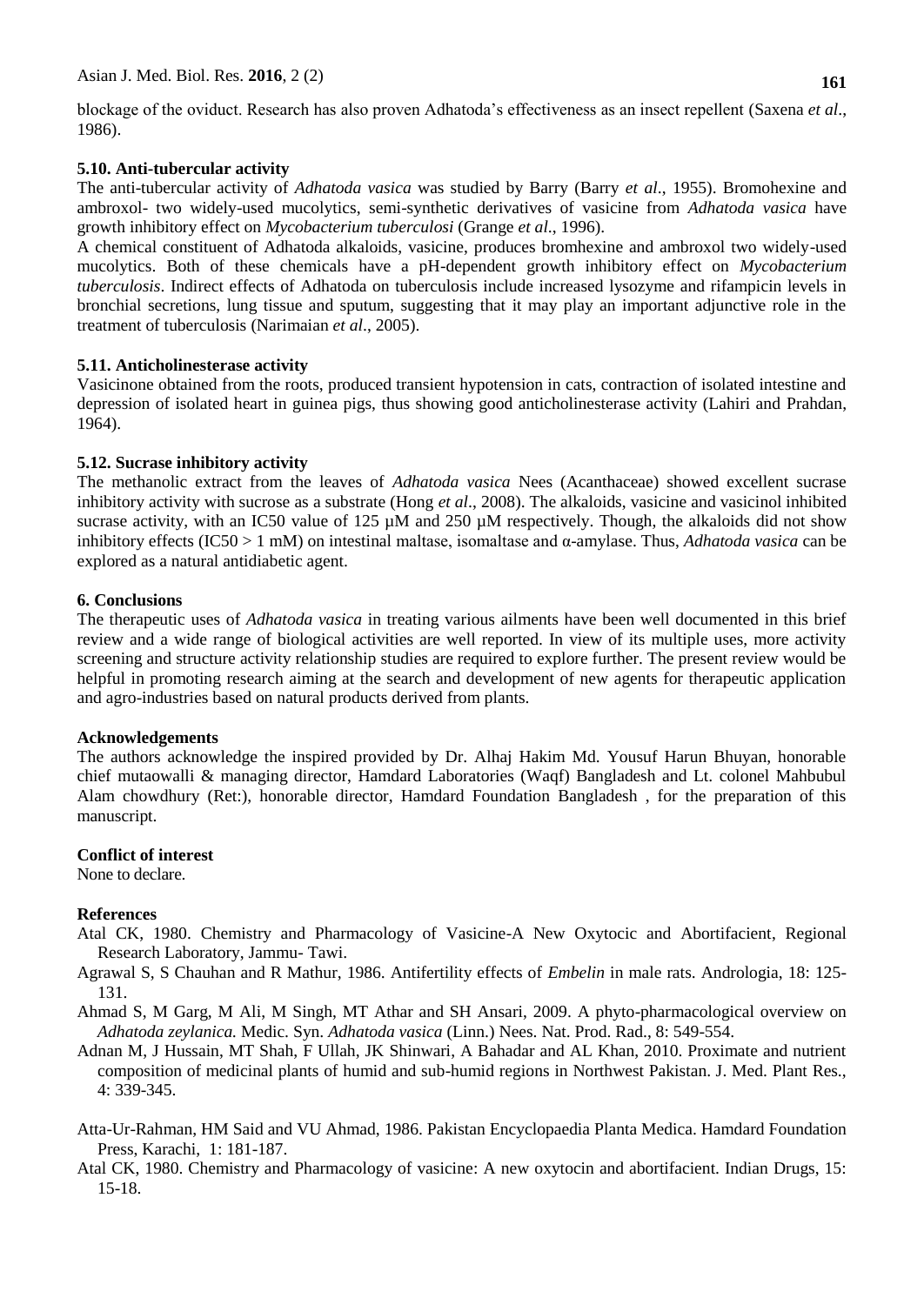Bangladesh National Unani Formulary and Bangladesh National Ayurvedic Formulary, 2010.

- Bhat VS, DD Nasavatl and BR Mardikar, 1978. *Adhatoda vasica*-an Ayurvedic plant. Indian Drugs,15: 62-66.
- Barry VC, ML Conalty, HJ Rylance and FR Smith,1955. Antitubercular effect of an extract of *Adhatoda vasica*. Nature, 176: 119-120.
- Claeson UP, T Malmfors, G Wikman and JG Bruhn, 2000. *Adhatoda* v*asica*: a critical review of ethnopharmacological and toxicological data. J. Ethnopharmacol., 72: 1-20.
- Chaturvedi GN, NP Rai, R Dhani and SK Tiwari, 1983. Clinical trial of *Adhatoda vasica* syrup (vasa) in the patients of non-ulcer dyspepsia (Amlapitta). Ancient Science of Life, 3:19.
- Chakraborty A and AH Bratner, 2001. Study of alkaloids from *Adhatoda vasica* Nees on their antiinflammatory activity. Phytother. Res., 15: 532-534.
- Chandhoke N, 1982. Vasicine, the alkaloid of *Adhatoda vasica.* Indian Drugs, 24: 425-426.
- Dymock W, 1972. India pharmacographia of plants. Hamdard National Foundation Pak, 3: 343-344.
- Dweck AC, 1995. The William garden collection of Chinese medicinal plant*s*. China, p. 31.
- Dhuley JN, 1999. Antitussive effect of *Adhatoda vasica* extract on mechanical or chemical stimulation induced coughing in animals. J. Ethnopharmacol., 67: 361-365.
- Dymock W, CJH Waeden and D Hooper, 1890. *Pharmacographia Indica*, A history of the principal drugs of vegetable origin. Paul, Trech, Trubner and Co. Ltd, London, pp. 50-54.
- Dorsch W and H Wagner, 1991. New antiasthmatic drugs from traditional medicine. Int. Arch. Allergy Appl. Immunol., 94: 262-265.
- Farnlof A, 1998. Naturalakemedel and Naturmedel. Halsokas-Tradets Forlog. Stockholm, pp. 109-132.
- Gulfraz M, M Arshad, N Nayyer, N Kanwal and U Nisar, 2005. Investigation for bioactive compounds of *Berberis lyceum Royle* and *Justicia adhatoda* L. Ethnobotanical Leaflets, 1: 22.
- Grange JM and NJC Snell, 1996. Activity of bromhexine and ambroxol, semi-synthetic derivatives of vasicine from the Indian shrub *Adhatoda vasica*, against *Mycobacterium tuberculosis in vitro*. J. Ethnopharmacol., 50: 49-53.
- Hong G, HY Na, G Bo, L Peng, I Chika and K Jun, 2008. Inhibitory effect on a-glucosidase by *Adhatoda vasica*  Nees. Food Chem., 108: 965-972.
- Iyengar MA, KM Jambaiah, MS Kamath and GO Rao, 1994. Studies on antiasthma Kada: A proprietary herbal combination. Indian Drugs, 31: 183-186.
- Jabeen S, MT Shah, S Khan and MQ Hayat, 2010. Determination of major and trace elements in ten important folk therapeutic plants of Haripur basin, Pakistan. J. Med. Plants Res.*,* 4: 559-566.
- Jain SP and HS Puri, 1984. Ethnobotanical plants of Jaunsar-Bawar Hills, Uttar Pradesh, India. India. J. Ethnopharmacol., 12: 213-222.
- Jain SK, 1965. Medicinal plants lore of the tribals of Bastar. Econ. Bot., 19: 236-250.
- Jahangir T, TH Khan, L Prasad and S Sultana, 2006. Reversal of cadmium chloride–induced oxidative stress and genotoxicity by *Adhatoda vasica* extract in Swiss albino mice. Biol. Trace Element Res., 111: 217-228.
- Jain SK, 1991. Dictionary of Indian folk medicine and ethnobotany. Deep Publications, New Delhi, pp. 256- 262.
- Sampath KPK, B Debjit, PT Chiranjib, T Pankaj and K Rakesh, 2010. Indian traditional herbs *Adhatoda vasica*  and its medicinal application. J. Chem. Pharm. Res., 2: 240-245.
- Kumar KPS, B Debjit, PT Chiranjib and K Rakesh, 2010. Indian traditional herbs *Adhatoda vasica* and its medicinal application. J. Chem. Pharm. Res., 2: 240-245.
- Kirtikar KR and BD Basu, 1975. Indian medicinal plants (second Ed.) Bishen Singh Mahendra Pal Singh, Delhi, 1975, 3: 1899-1902.
- Kumar M, R Samarth, M Kumar, SR Selvan, B Saharan and A Kumar, 2007. Protective effect of *Adhatoda vascia* Nees against radiation-induced damage at cellular, biochemical and chromosomal levels in Swiss albino mice. eCAM, 4: 343-350.
- Lahiri PK and SN Pradhan, 1964. Pharmacological investigation of vasicinol, an alkaloid from *Adhatoda vasica Nees*. Indian Journal of Experimental Biology, 2: 219.
- Lal SD and BK Yadav, 1983. Folk medicine of Kurukshetra district (Haryana), India. Econ. Bot., 37: 299-305.
- Lahiri PK and SN Prahdan, 1964. Pharmacological investigation of Vasicinol- an alkaloid from *Adhatoda vasica* Nees. Indian J. Exp. Biol., 2: 219-223.
- Madaus G, 1938.Textbook on the biological remedy, band II George Thieme. Leipzig, pp. 1681-1684.
- Nath D, N Sethi, S Srivastava, AK Jain and R Srivastava, 1997. Survey on indigenous medicinal plants used for abortion in some districts of Utter Pradesh. Fitoterapia, 68: 223-225.